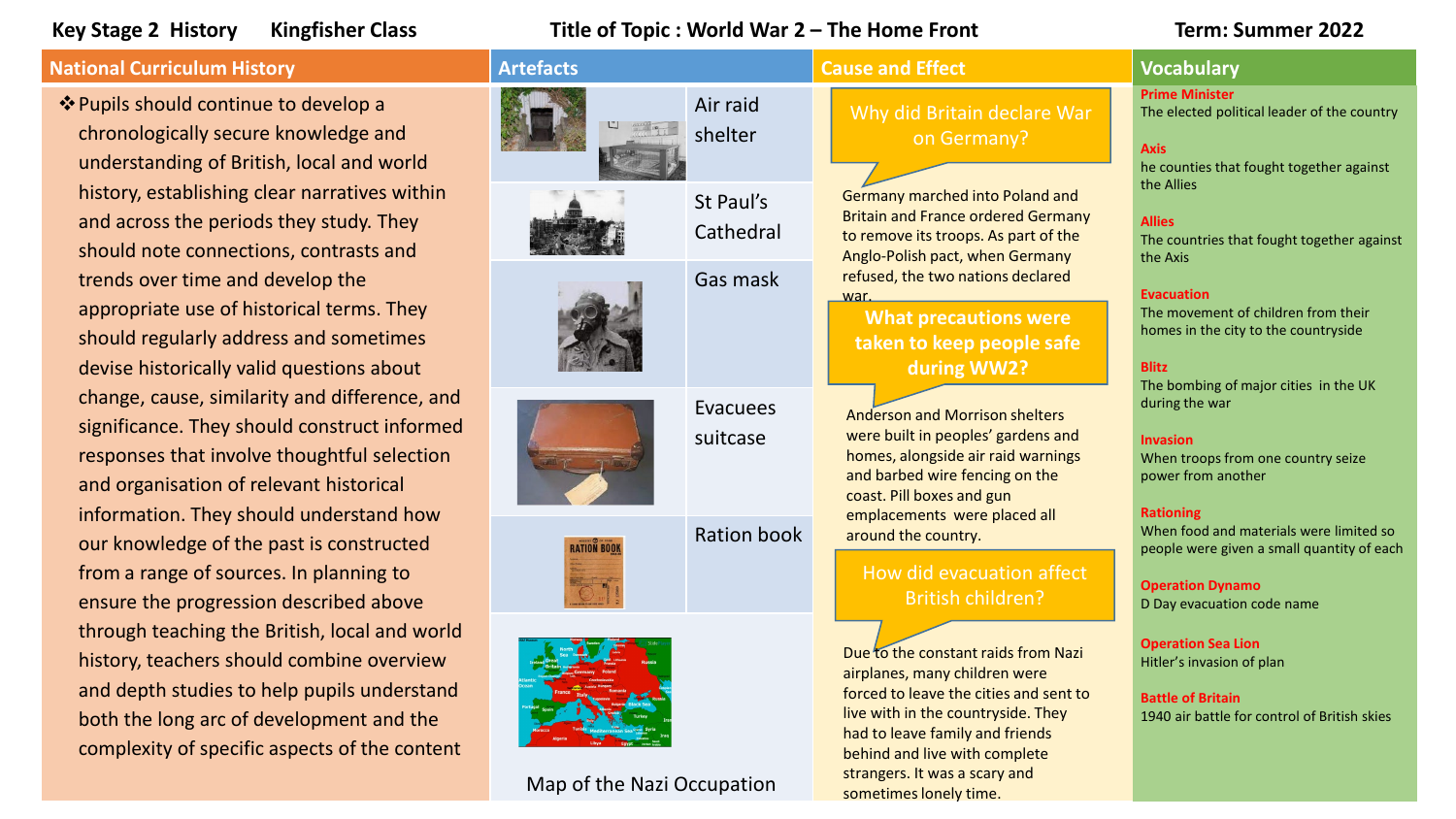| Key Stage 2 History Kingfisher Class                                                                                                                                                                                                                                                                                                                                                                                                                                                                                                                                                                                                                                                                                                                                                                                                                      |                                                                                                                                                                                                                                                                                                                                                                                                                                                            |                                                                  | Title of Topic: World War 2 – The Home Front                                                                                                                                                                                                                                                                                                                    |  |                                                                                                     |                                                                                          | Term: Summer 2022                     |                                                |                                                                        |                                                      |
|-----------------------------------------------------------------------------------------------------------------------------------------------------------------------------------------------------------------------------------------------------------------------------------------------------------------------------------------------------------------------------------------------------------------------------------------------------------------------------------------------------------------------------------------------------------------------------------------------------------------------------------------------------------------------------------------------------------------------------------------------------------------------------------------------------------------------------------------------------------|------------------------------------------------------------------------------------------------------------------------------------------------------------------------------------------------------------------------------------------------------------------------------------------------------------------------------------------------------------------------------------------------------------------------------------------------------------|------------------------------------------------------------------|-----------------------------------------------------------------------------------------------------------------------------------------------------------------------------------------------------------------------------------------------------------------------------------------------------------------------------------------------------------------|--|-----------------------------------------------------------------------------------------------------|------------------------------------------------------------------------------------------|---------------------------------------|------------------------------------------------|------------------------------------------------------------------------|------------------------------------------------------|
| AD 1933                                                                                                                                                                                                                                                                                                                                                                                                                                                                                                                                                                                                                                                                                                                                                                                                                                                   | AD 1938-39                                                                                                                                                                                                                                                                                                                                                                                                                                                 | AD 1939-3rd<br><b>September</b>                                  | AD 1939-<br>3 <sup>rd</sup> September                                                                                                                                                                                                                                                                                                                           |  | AD 1940-26 <sup>th</sup> May                                                                        | AD 1940<br>10 <sup>th</sup> July                                                         | AD 1940-<br>7 <sup>th</sup> September | AD 1941-<br>1943                               | AD 1944<br>6 <sup>th</sup> June                                        | AD 1945<br>7 <sup>th</sup> May                       |
| Hitler becomes<br>The Nazis, invade<br>leader of Germany.<br>Austria,<br>His government are<br>Czechoslovakia<br>known as the Nazis.<br>and then Poland.                                                                                                                                                                                                                                                                                                                                                                                                                                                                                                                                                                                                                                                                                                  |                                                                                                                                                                                                                                                                                                                                                                                                                                                            | Britain and<br>France<br>declare war<br>on Germany.              | First wave of evacuation<br>of children from UK cities<br>to the countryside starts.<br>Further evacuations occur<br>as the war progressed.                                                                                                                                                                                                                     |  | Allied troops are<br>evacuated from<br>Dunkirk in France as<br>the Nazis take<br>control of most of | The Battle of<br>Britain begins<br>over Britain.<br>Britain is attacked<br>by the German | The Blitz begins.                     | Fighting<br>continues<br>throughout<br>Europe. | The D Day<br>landings take<br>place off the<br>coast of<br>Normandy    | Germany<br>surrenders to<br>the Allies in<br>Europe. |
|                                                                                                                                                                                                                                                                                                                                                                                                                                                                                                                                                                                                                                                                                                                                                                                                                                                           |                                                                                                                                                                                                                                                                                                                                                                                                                                                            |                                                                  | AD $1940 - 10^{TH}$ May- Winston<br><b>Churchill becomes British Prime</b><br>Minister                                                                                                                                                                                                                                                                          |  | Europe. Winston<br>Churchill makes<br>famous speeches<br>this year.                                 | air force                                                                                |                                       |                                                | France. Allied<br>troops land and<br>begin invasion<br>and fight back. |                                                      |
| cont.<br>Why was D Day important?                                                                                                                                                                                                                                                                                                                                                                                                                                                                                                                                                                                                                                                                                                                                                                                                                         |                                                                                                                                                                                                                                                                                                                                                                                                                                                            | What changes occurred to everyday<br>life in Britain during WW2? |                                                                                                                                                                                                                                                                                                                                                                 |  | How did WW2 end?                                                                                    |                                                                                          |                                       | <b>Key people:</b>                             |                                                                        |                                                      |
| effect<br>The D Day invasion was one of the<br>As a result of WW2, many shortages to goods and<br>As a result of Hitler's death and the<br>and<br>supplies occurred and Britain was forced to ration<br>largest military assaults in history and<br>strong fighting from the organised Allies,<br>food and other essential items to its people.<br>required extensive planning. It<br>the Nazis surrendered in Europe on the<br>Cause<br>Households had special rationing books and were<br><b>Adolph Hitler</b><br>resulted in the Allies gaining key<br>8 <sup>th</sup> May 1945. This is known as VE Day.<br>encouraged to produce their own food and to<br>ground and defeating the Nazis within<br>recycle clothes and other goods<br>a year of its start.<br><b>Neville Chamberlin</b><br>Key Learning: How did World War 2 affect life in Britain? |                                                                                                                                                                                                                                                                                                                                                                                                                                                            |                                                                  |                                                                                                                                                                                                                                                                                                                                                                 |  |                                                                                                     |                                                                                          |                                       |                                                |                                                                        |                                                      |
| $\mathbf{1}$                                                                                                                                                                                                                                                                                                                                                                                                                                                                                                                                                                                                                                                                                                                                                                                                                                              | invasion of Poland, war declared.                                                                                                                                                                                                                                                                                                                                                                                                                          |                                                                  | Why did Britain declare war?- (chronology & cause and effect)<br>Understand why war was declared including listening to Chamberlin's broadcast. Create & add to a timeline the significant events -                                                                                                                                                             |  |                                                                                                     |                                                                                          |                                       |                                                |                                                                        |                                                      |
| $\overline{2}$                                                                                                                                                                                                                                                                                                                                                                                                                                                                                                                                                                                                                                                                                                                                                                                                                                            | Where did WW2 begin? - (chronology& geography) - Which countries were involved-locate and label on a European map, include seas<br>and capital cities - vocab - distinguish between axis and allies                                                                                                                                                                                                                                                        |                                                                  |                                                                                                                                                                                                                                                                                                                                                                 |  |                                                                                                     |                                                                                          |                                       |                                                |                                                                        |                                                      |
| $\overline{3}$                                                                                                                                                                                                                                                                                                                                                                                                                                                                                                                                                                                                                                                                                                                                                                                                                                            | What precautions were taken to keep people safe during WW2? (1) (artefacts)<br>Discover the precautions that were taken to ensure the safety of the British public and their effect on everyday lives of adults and<br>children. Research and consider the effectiveness of gas masks, blackouts, road blocks, artillery stations, ARP. wardens, pill boxes- make a<br>gas mask box and hold onto box for a period of day to understand importance of item |                                                                  |                                                                                                                                                                                                                                                                                                                                                                 |  |                                                                                                     |                                                                                          |                                       |                                                | <b>Winston Churchill</b>                                               |                                                      |
| 4                                                                                                                                                                                                                                                                                                                                                                                                                                                                                                                                                                                                                                                                                                                                                                                                                                                         |                                                                                                                                                                                                                                                                                                                                                                                                                                                            |                                                                  | What precautions were taken to keep people safe during WW2? (2) (cause and effect & artefacts)<br>Discover further precautions taken during the Blitz, in particular to shelters, including use of public underground and examine Anderson<br>shelters/ Morrison shelters- discuss advantages and disadvantages of shelter types - Experience drama of air raid |  |                                                                                                     |                                                                                          |                                       |                                                |                                                                        | <b>Alan Turin</b>                                    |